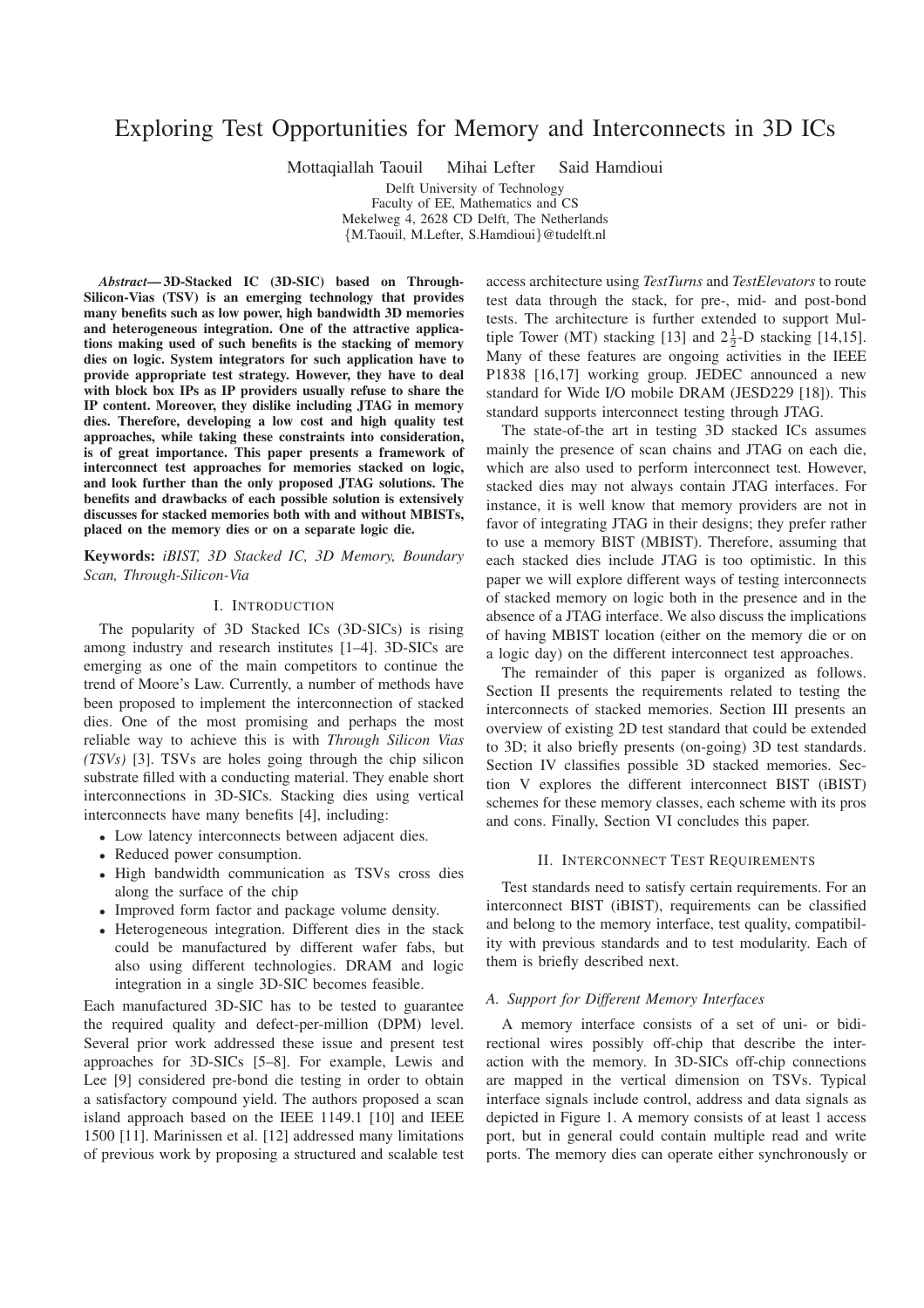

Fig. 1. Memory interface.

asynchronously and are implemented using any technology such as SRAM, DRAM, Flash etc.

As we are dealing with stacked memory on logic, the interface as shown in Figure 1 has to be realized using TSVs. Therefore, failures in the interface or interconnects can be assumed to be independent of the memory technology under consideration. Hence, the iBIST solution has to deal with the interface irrespective of the memory type (e.g. SRAM, DRAM, Flash)

# *B. Test Quality*

Design for testability and diagnosis is an important step in the design phase. Each wire/TSV that connects the master (e.g., CPU) with the slave ( stacked memory) should be tested. Although TSVs are relative huge wires as compared to on-chip wires, many defects can occur; examples are as unfilled TSVs, partial filled TSVs, opens, roughness/spikes in TSV sidewall layers, manufacturing flaws in sidewall isolation oxide layer, leakage, etc. Any test solution should target as much as possible of such defects. Test patterns for some of such defects are well known [19]. However, as TSV are new components in the stack, new fault models might become relevant since a fully understanding of all TSV failure mechanisms is still needed; TSV keep-out-zone [20] and coupling [21] are examples of that.

#### *C. Compatibility*

Any suitable iBIST will add additional DfT hardware on the dies. However, the solution has to be compatible with the existing standards such as JTAG. Ideally the solution should form an extension of an existing/ongoing standards (such as the IEEE P1838 [16]) or easy to be integrated in them.

# *D. Modularity*

The iBIST is responsible for interconnect testing only; e.g., it can be reused for any other kind of memories stacked on logic. Therefore the solution has to be modular. The concept of modularity provides many advantages such as (a) it helps in saving the development time and cost, (b) testing interconnect separately from the other dies, (c) allows memory providers to protect their IPs and withheld the implementation details even if the solution is integrated within the memory die, etc.

## III. 3D TEST ARCHITECTURES

This section consists of two parts; first, it describes some of the familiar 2D test standards and subsequently, the (on-going) 3D standards. Here, we primarily focus on the interconnect test part as it is the main purpose of this paper.





Fig. 3. IEEE std. 1500 wrapper.

#### *A. 2D standards*

The existing 2D test standards can be classified into three categories:

- Boundary Scan (BS) based: in this category input and output pins are wrapped by boundary cells. Testing input and output pins goes through this hardware.
- Test Logic (TL) based: in this configuration pins are tested by specific dedicated logic that generates output sequences based on the inputs.
- Instrumentation based: in this configuration, test units are activated by means of test instruments.

#### *Boundary Scan based*

Several standards are based on the boundary cell concept. In this section, we consider the two most important ones, i.e., JTAG [10] and IEEE Std. 1500 [11].

JTAG (also known as IEEE Std. 1149.1) is primarily developed for interconnect tests (EXTEST) on a Printed Circuit Board (PCB), but it can also be used to test independent dies on the board (e.g. diagnosis mode). JTAG comes with a low cost wrapper around each pin of each chip and is controlled by the TAP controller as depicted in Figure 2. The figure shows an example in which three chips are placed on a PCB. The Test Data Input (TDI) and Test Data Output (TDO) of each chip are cascaded and form a sequential chain. The operation mode of each chip is controlled through the TAP controller.

As System on Chips (SOCs) get more sophisticated and more IP-cores are integrated, test time becomes more critical. This necessitates a standard (IEEE Std. 1500 [11]) that supports cost-efficient testing of core-based SoCs. A similar wrapper as for the IEEE std. 1149.1 is placed around the core, with mainly the following differences: (a) the newer standard supports a wider parallel test data interface denoted by WPI, and (b) the WIR register is controlled directly at the cost of some extra I/O pins.

Several other (ongoing) standards that are based on a wrapper cell similar as in JTAG can be found in literature such as IEEE P1149.7. We refer to all of these schemes as Boundary Scan based testing.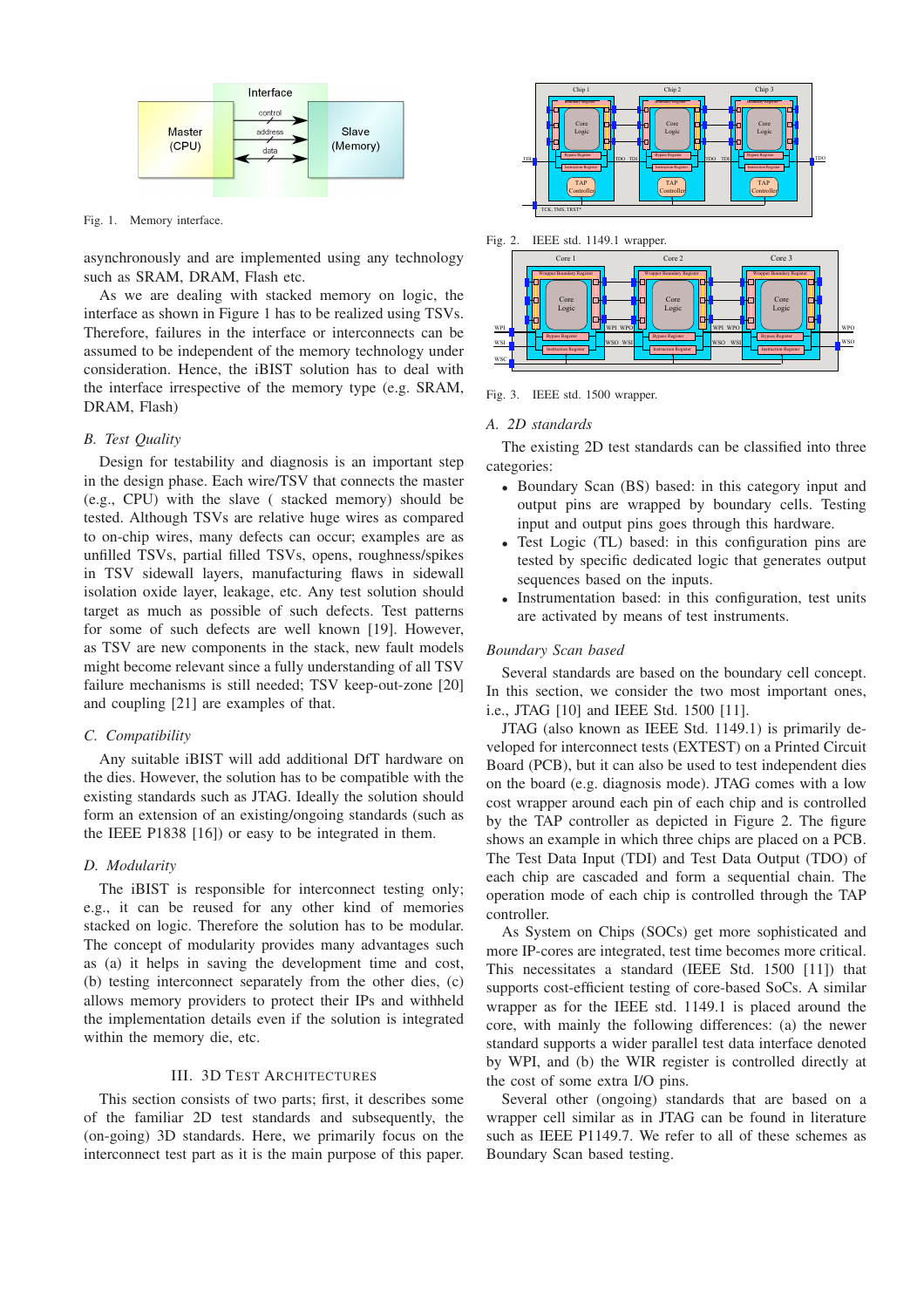

Fig. 4. IEEE std. 1581 [22].

# *Test Logic Based*

A complete different way to test interconnects is by inserting dedicated logic for it. Figure 4 shows this concepts for a memory slave for the IEEE Std. 1538 [22]. In normal mode, the interconnects between the memory and host (e.g., a CPU) are in transparent mode and memory operations are not affected by the additional test hardware. However, the memory is bypassed in test mode and the inputs of the memory are directly forwarded to its outputs through combinational test logic. The combinational test logic usually consists of a couple of XOR gates. In the IEEE Std. 1538 the test mode is either activated by a dedicated pin or by the Transparent Test Mode (TTM) [22], where the TTM activates the test by special input sequences. For example, a specific clock frequency on the clock input pin of the memory, or a fixed input pattern that normally is considered to be an invalid can activate the test mode. The advantage of this scheme over BS based testing is a much more efficient test methodology for complex memories such as Flash EEPROM.

#### *Instrumentation based*

In instrumentation based testing, test resources on the chip are accessed using instruments, where each instrument could be any DfT unit such as a logic BIST, an MBIST, an analog BIST, etc. The instruments target only fractions of the chip. An ongoing standard is the IEEE P1687 [23]. By incorporating an instrument for TSVs, interconnects between dies can be tested. We do not consider this option in the remainder of this paper as it is currently not standardized.

## *B. 3D Standards in development*

As 3D-SICs are quickly gaining more ground the need for a standardized test becomes more important. Several DFT solutions have been proposed [5–9], but with many limitations such as being not able to perform a test on a partial stacked die. Nevertheless, two promising standards are IEEE P1838 [16,17] and JEDEC 229 [18].

The IEEE P1838 is an on-going standard for 3D-SICs and focuses on dies as key components in the stack. The stack-level architecture routes both data and control signals up and down through the stack (TestTurns and TestElevators) to reach each particular die in the stack. The architecture supports both intra-die test (INTEST) and inter-die test (EXTEST) during all test phases as depicted



Fig. 5. IEEE P1838 [16].

in Figure 5. In the pre-bond phase, dedicated pads are used to test dies. In the mid-bond and post-bond phases, both dies in partial and a complete stack respectively can be tested (INTEST). EXTESTs can be performed for the interconnects during mid-bond and post-bond and are based on the JTAG [10] and IEEE1500 [11] standards. The final test (post-packaging) consists of the same tests options.

Recently, JEDEC announced a new standard for wide I/O mobile DRAM [18]. This standard is more than a test specification and targets the whole memory; the target is to improve memory bandwidth and to reduce latency, power, and form factor. The wide I/O specification defines the interface between logic and memory (LMI). With respect to testing, the following two functionalities are provided by the standard. The first added DfT hardware is JTAG used to test for contacts (TSVs and microbumps) and I/O testing. The second test feature is a post-assembly DRAM test to ensure the quality of memory dies. This makes it possible to test the DRAM independently from the logic chip. The DRAM layers are tested either through direct access pins or by electrical connection through General Purpose Input/Output (GPIO) drivers/receivers.

#### IV. 3D STACKED MEMORY CLASSIFICATION

In this section, we focus on the die test of the 3D memory. Section IV-A first presents the possible test moments. Thereafter, Section IV-B classifies 3D stacked memory.

## *A. Testing 3D ICs*

This section presents first the differences between 2D and 3D test flows and shows that for 3D ICs many test moments are possible. These test moments are thereafter compiled into a framework of test flows.

A conventional 2D test flow for planar wafers is depicted in Figure 6(a) [24]. Here, usually two *test moments* are applicable; i.e., a wafer test prior to packaging and a final test after packaging. The wafer test can be cost-effective when the yield is low, since it prevents unnecessary assembly and packaging costs. The goal of the final test is to guarantee the final quality of the packaged chip. During the manufacturing of a 3D-SIC, additional test points can be defined for each partial created stack. At each test point a distinction can be made between die tests and interconnect tests. Die tests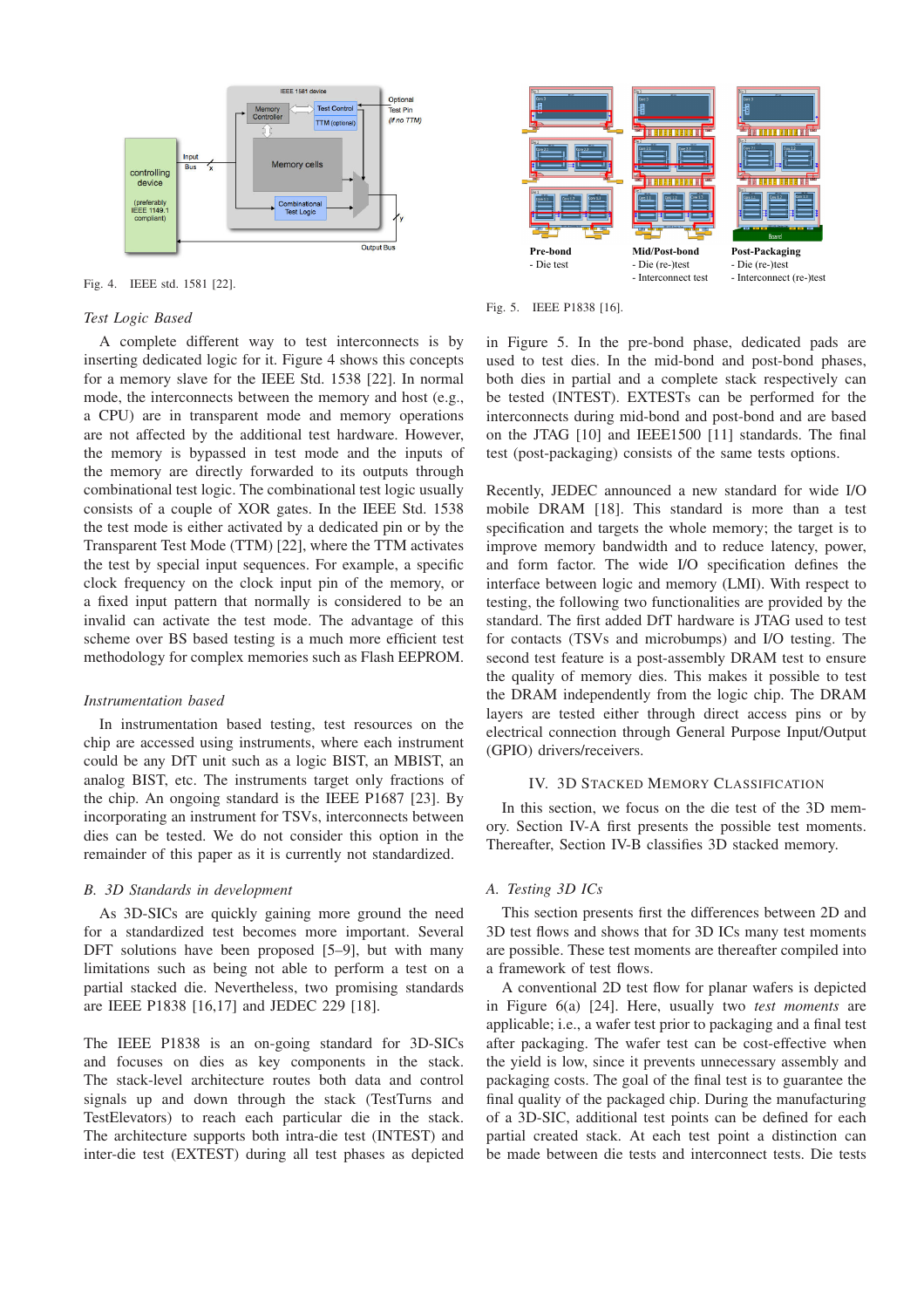

Fig. 6. 2D versus 3D D2W test flows.

ensure the functionality of individual dies, while interconnect tests ensure functional TSVs between dies. For 3D-SICs, four test moments can be distinguished in time as depicted in Figure 6(b), and explained next.

- 1)  $T_{pr}: n \text{ pre-bond water tests, since there are n layers}$ to be stacked.  $T_{pr}$  tests prevent faulty dies entering the stack. Besides die test, preliminary TSV interconnect tests can be applied. For example, in [25] the authors use a capacitance test to detect some of the faulty TSVs. In [26], the authors propose active probing to detect faulty preliminary TSVs.
- 2)  $T_{mi}: n-2$  *mid-bond* tests applicable for partial created stacks. In this case, either the dies, the interconnects, their combination or none of them can be tested. Good tested dies in the pre-bond test phase could get corrupted during the stacking process as a consequence of e.g., die thinning, and bonding [27].
- 3)  $T_{po}$ : one *post-bond* test. This test can be applied after the complete stack is formed. Analogous to wafer testing in the 2D test flow,  $T_{pr}$  can be applied to save unnecessary assembly and packaging costs. Both interconnects and dies can be tested.
- 4)  $T_{f_i}$ ; one *final* test can be applied after assembly and packaging to ensure the required quality of the complete 3D-SIC. Other specific packaging related tests could be applied at this test moment as well.

Note that in total there are  $2 \cdot n$  different test moments. Depending on whether one or more companies are involved in the manufacturing of 3D-SICS, different requirements can be set for the pre-bond wafer test quality [28]. If the (prebond) wafers are produced by one or more companies and the final 3D-SIC product is processed and manufactured by another company, a high pre-bond wafer test quality (e.g. a KGD) often is agreed upon. If a KGD contract is in place, high-quality pre-bond testing is required. If such a contract is not in place, the pre-bond test quality is subject to optimization. This means that there is not only the option to perform pre-bond testing or not, but also to perform pre-bond testing at a higher or lower test quality. Faulty undetected dies can be detected in a later stadium, e.g., in higher quality post-packaging tests. Similarly, a high quality pre-packaging test (Known-Good-Stacks test) can be applied.

A pre-bond memory die could be tested with a MBIST engine. That same engine could be reused for mid-, post-





Fig. 8. Memory configurations.

bond and final tests. For the iBIST, pre-bond testing is not considered as interconnects are only formed after stacking.

# *B. 3D Stacked Memory Classification*

Memories are typically tested by MBISTs which perform high quality at-speed tests. In 3D memories, one or several of MBISTs might exist in the stack simultaneously and there number is a trade-off between area, test time, yield, etc. For example, MBIST and/or Built-in-Self-Repair (BISR) circuits in the pre-bond phase allow dies to be tested and repaired prior to stacking, while a shared MBIST/BISR unit in the mid-bond or post-bond phase can also be used for vertical repair, i.e., inter-die redundancy. Each memory configuration affects the test and repair strategy. We define 7 cases of 3D stacked memories as depicted in Figure 7 based on the availability of MBIST engines, whether they are shared or private, and their location (on the memory or logic die) in the stack. They are further explained next and an example is given for each memory configuration (MC) in Figure 8. The examples consist of two top memory dies and a single bottom logic die. Note that each configuration could have 0, 1 or more BIST engines based on the configuration.

- 1) MC1 contains no MBISTs engines. Therefore, pre-bond testing (if performed) is done by probing the dies likely with lower quality and/or higher test cost as compared to using an MBIST). In the final phase, testing of memory can be performed through the logic layer, e.g., a CPU test [29]. This configuration is not interesting as it might be difficult to guarantee test quality and to perform diagnosis.
- 2) In MC2 a shared MBIST engine is placed on one of the memory dies. The MBIST can be used for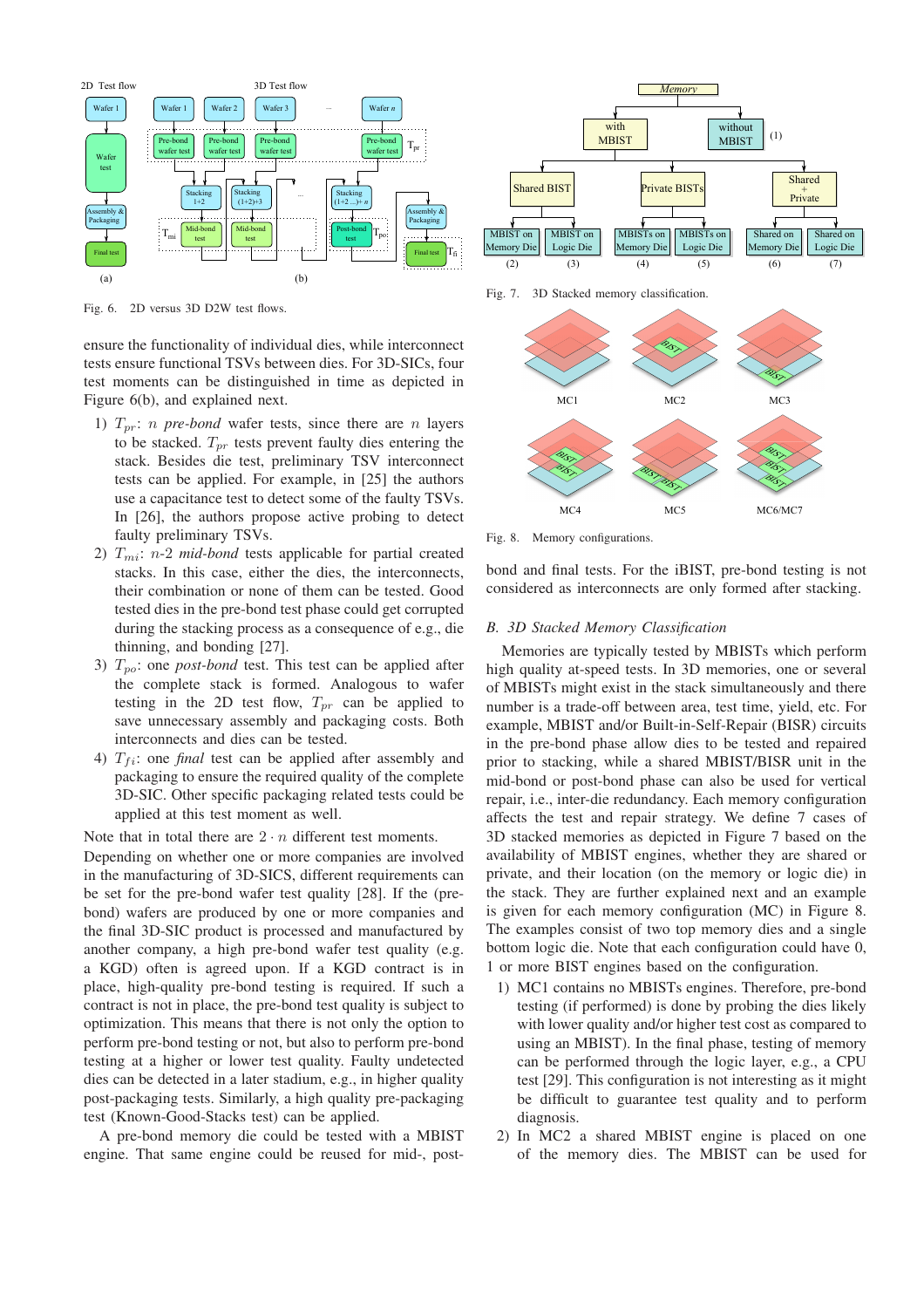pre-bond testing and for post-bond testing when the whole memory is created. A clear visible drawback of this scheme is non-identical memory layers (with DfT and without DfT). The memory layer without an MBIST faces a similar pre-bond test problem as in MC1. An additional drawback are extra vertical TSV connections that are required to access and program the MBIST. Benefits of this system include area efficiency (a single BIST only), and close to at speed testing (latency to CPU is not taken into account). Moreover, an optimal test algorithm can be programmed as the memory manufacturer is responsible for the MBIST content. Theoretically speaking, if the repair rate is high enough the pre-bond tests can be skipped as the memory can be repaired in a later phase.

- 3) In MC3 the shared MBIST is placed on the logic die. Note that this logic die could be an interposer (used for the peripheral circuits) or be residing an actual design such as a CPU. This configuration has the benefit that at speed testing can be performed. However, as the memory dies could be manufactured in a different company then the CPU die, the system integrator is responsible for the memory test algorithms (which could be non-optimal due to confidentiality). Inter-die repair is a still possible, but the mutual sharing of resources on the memory dies becomes harder to implement. More interesting for this configuration is to use global spare resources on the logic die to replace faulty cells in the memory. Note that defects also occur due to stacking. Similarly as in MC1, pre-bond testing can only be done by probing. This configuration is efficient in terms of area (a single MBIST only) and cost less to access as compared to MC2.
- 4) MC4 is in essence an extension of MC2 in which each layer has its own private MBIST. If we compare this configuration with MC2, we see an extra cost in terms of area, but at each die can be tested at pre-bond using its private MBIST. Other benefits of this scheme are independent testing of layers in parallel (faster in test time) and inter-die repair can be realized similarly as in MC2.
- 5) MC5 can be seen as an extension of MC3, where each layer has its own MBIST on the logic die. Benefits of MC5 include test time reduction if both MBISTs run in parallel each optimized for its own memory layer and expense of extra area. The remainder benefits of this configuration are similar as MC3 such as global memory repair.
- 6) The theoretical difference between memory configurations MC6 and MC7 is the location of the shared MBIST in the stack (in the logic die for MC7 and in one of the memory dies in configuration MC6). We only consider the case where this shared MBIST is placed on the logic layer (i.e., MC 7). MC7 is basically now an extension of MC3 and MC4 and has therefore both benefits of these configurations (i.e., at speed testing in the pre-, mid- and post-bond and final tests all with repair capabilities). Drawback, however, is the



Fig. 9. iBIST schemes.

additional area overhead. This memory configuration might exist for the case where the dies in the stack are composed of different technologies (e.g., FLASH, DRAM etc. all with their private MBISTs) and where a shared MBIST on the logic die is used for a global memory test.

# V. 3D IBIST SCHEMES

The second part that requires testing in 3D-SICs are the vertical interconnects. Figure 9 shows the hardware required for interconnect testing using the BS and *test logic*. The figure shows the required test infrastructure for both the master (logic) and slave (memory) dies such that interconnects become testable. On the slave side the test hardware for the interconnects consists either of (a) a boundary scan or (b) test logic or (c) no dedicated DFT. Similarly, cases (d), (e) and (f) show the same options for the master which in this case is considered to be a CPU. In total, nine combination can be formed. We discuss in short the applicability of each of these schemes which are depicted in Figure 9 from the master's perspective.

*a) Master side - Boundary Scan:* Figure 9(d) shows the case where the interconnects on the master die are tested with BS. In theory, the master could be connected with all the 3 test options for the slave. In case both the master and slave are connected using BS, it requires proper mode selection of the dies such that the return paths of the BS chain are matched [12]. In case, the interconnects on the memory side are connected to test logic, the BS has first to be put in the proper test mode. After that the test logic should be activated and subsequently the responses of the test logic based on the shifted patterns must be captured. The last case, where the memory has no test seems impractical for test purposes. Nevertheless, if this option is selected test patterns have to be applied in such away that the interconnects are tested through the memory. This might have a severe impact on test time for the interconnects.

*b) Master side - Test logic:* Figure 9(e) shows the case where the interconnects on the master die are connected using test logic. Note that the test logic on the Master side is different from the test logic on the slaves. On the master, the test logic is responsible for test pattern creation, while the test logic on the slave side only responds by sending patterns back based on its inputs. When the master contains dedicated test logic for the interconnects, it would be most